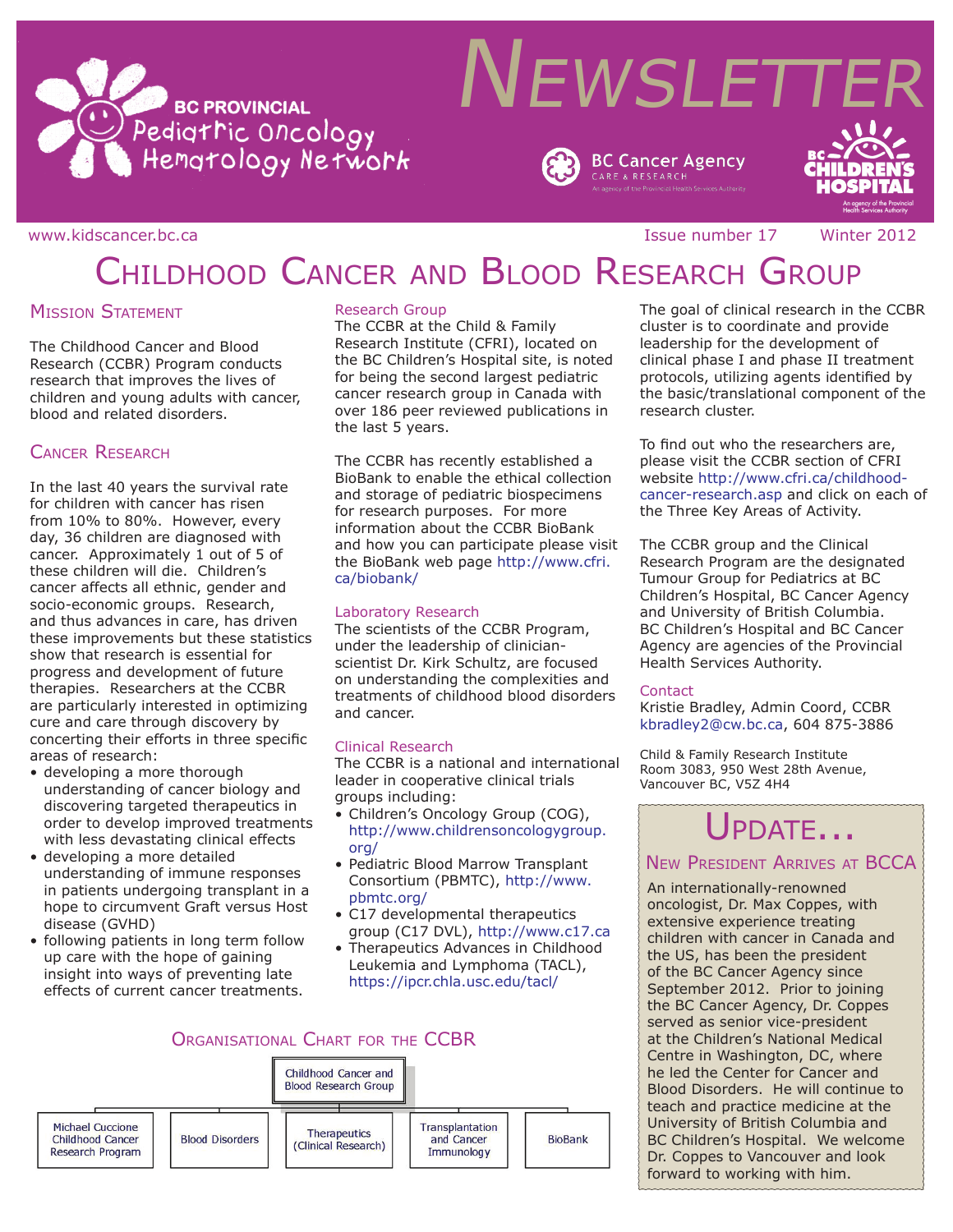# FOCUS ON CLINICAL RESEARCH

Believe it or not, the pediatric Oncology/ Hematology/BMT clinical research program at the University of British Columbia had its humble beginnings in 1970 when the program adopted the protocols of the Children's Cancer Group (CCG) in order to contribute to the scientific advancement of children's cancer treatments. More than 40 years later, the program is part of a vastly active research network whose goals include maximizing the effectiveness of treatment, decreasing toxicities, improving quality of life and learning about the molecular mechanisms of disease to personalize treatment. Already, the cancer cure rate for children has evolved from <10% 40 years ago to nearly 80% today. Further scientific advancement continues to be pursued, and the BC Children's Hospital (BCCH) clinical research program has been expanding to accommodate growing research requirements.

Types of Oncology/Hematology/BMT Clinical Trials at BCCH include: Interventional

- Currently Open/Pending 42 trials
- Phase I, II, and III Treatment protocols
- Supportive Care protocols Non-interventional
- Currently Open/Pending 46 studies
- Biology studies
- Registries
- Quality of life studies
- Cancer control trials
- Retrospective reviews [not included below]

The majority of clinical research protocols are developed by the Children's Oncology Group (COG), a National Cancer Institute supported clinical trials group. It is the world's largest organization devoted exclusively to childhood and adolescent cancer

research. The COG includes 200+ leading children's hospitals, universities, and cancer centers across North America, Australia, New Zealand, and Europe.

Other studies are developed by industry (pharmaceutical companies), investigator initiated, and group affiliations such as the C17 (Canadian Centres Battling Cancer and Blood Disorders in Children), NCIC (National Cancer Institute of Canada), TACL (Therapeutic Advances in Childhood Leukemia), Canadian Brain Tumor Consortium, Canadian Blood and Marrow Transplant Group, as well as many others.

In order to facilitate the program's clinical research trials, the research program infrastructure includes various research support staff: Clinical Research Manger, Clinical Research Associate (CRA) Manager, eight CRAs. Here is a snapshot of what they do:

- Ethics applications and various regulatory tasks
- Track new patients to evaluate eligibility for trials
- Recruit and/or enroll patients/families to studies
- Review protocols and coordinate study activities
- Send samples and imaging for central review
- Maintain accurate documentation of all study activities including adverse events/toxicities
- Monitor treatment and study evaluations closely to ensure data integrity
- Report accurate information to the main data center
- Order study drugs
- Develop strategies to increase study compliance by doctors, nurses and patients

• Participate in audits from multiple sources: COG, Health Canada, BCCH Monitors, Industry Monitors, CIBMTR, FACT

The clinical research trial program at BCCH is expanding to include more Phase I/II treatment studies that involve investigational new drugs as monotherapy or in addition to the standard of care. Some of these drugs have been tested in the adult population already, but may also be beneficial to the pediatric population. Phase I/II drugs provide more options for children who have relapsed, refractory, or progressive disease or for children with rare diagnoses. Currently, there are 10 Phase I/II oncology trials open, with 6 pending approval and 5 closed since 2011.

Within the program, 17 interventional and non-interventional studies are specifically hematology or BMT trials. These studies provide unique opportunities for not only developing/testing new treatments, but also exploring genetics of chronic diseases and the effects of long term treatment. BMT research also focuses on establishing a standard of care for the vast array of cases and complex protocols, factors and outcomes. Research in these areas is continually expanding.

*Director of Research: Dr. Kirk Schultz*

*COG Principal Investigator: Dr. Caron Strahlendorf*

*For more information, please contact Stephanie Badour sbadour@cw.bc.ca 604-875-2345 ext 5975*

### Annual Enrollments BCCH Onc/Hem/BMT Averages from 2003-2011

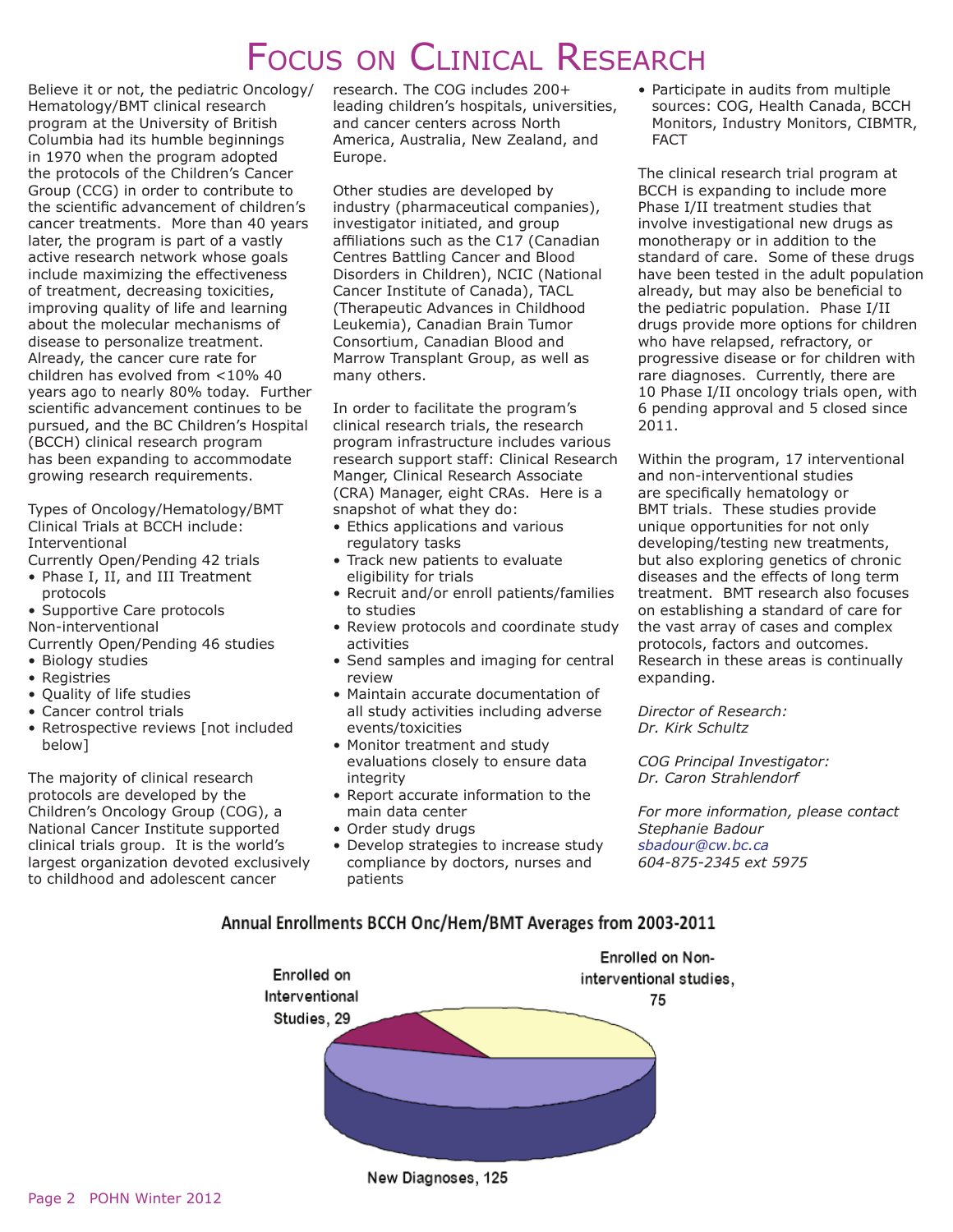# Targeting the Seeds of Cancer Relapse

Removing an overactive protein from some types of brain tumours actually stops the growth of cancer cells, researchers have found. Their discovery opens the door to developing a drug that targets the protein and improves survival. Brain tumours are one of the most common causes of childhood death from cancer.

The protein, YB-1, is known to play an important role in fetal brain development. In studying mice, the researchers found that YB-1 normally turns off after birth. However, when they examined cancer cells from seven patients who had an aggressive brain tumour called glioblastoma – one of the least curable types of brain tumours – the researchers saw that YB-1 was reactivated. In addition, the researchers discovered that YB-1 is present in the brain tumour's stem cells. These are normal brain stem cells – which usually give rise to specialized brain cells for functions such as learning and memory – that became cancerous through a genetic mutation. When the researchers removed YB-1 from cancer cells and cancer stem cells

in the lab, both cell types stopped growing. "Our lab studies showed that brain tumour cells need YB-1 to grow," says Dr. Sandra Dunn, who led the research. "When we removed YB-1, the tumour stem cells not only stopped growing, they also regained the appearance of normal brain cells. This is a key observation as cancer stem cells are resistant to chemotherapy and radiation."

To confirm that YB-1 is associated with cancer stem cells, the researchers analyzed tumour samples from 342 U.K. patients. YB-1 was present in cells alongside two proteins known as markers for cancer stem cells. They also found that YB-1 was present in 67 per cent of the samples from patients whose cancer had relapsed. "Chemotherapy and radiation therapy are effective treatments for killing the bulk of tumour cells, but are not always effective at killing cancer stem cells," says Dr. Dunn. "We believe that cancer stem cells are the source of cancer relapse." The next step is to find targeted drugs that shut down YB-1. "If we can target YB-1, then

we can target cancer stem cells and potentially prevent brain tumours from coming back," says Dr. Dunn. "Targeted therapies could improve survival rates, prevent relapse and reduce some of the life-long complications of cancer treatment for children and adults. For children with glioblastoma, it could mean a better chance to live a long, healthy life."

*Dr. Abbas Fotovati former UBC postdoctoral fellow, CFRI, under Dr. Sandra Dunn's supervision First author on this co-authored paper, published August 2011 in Cancer Research.* 

*Dr. Sandra Dunn, CFRI Scientist Associate Professor in the Divison of Hematology and Oncology, UBC Department of Pediatrics*

*Excerpt of article from Child & Family Research Institute 2011/12 Annual Report*

#### A disease caused by bone marrow transplants has at least two distinctive molecular forms, each of which might need a different treatment approach, researchers at the Child & Family Research Institute (CFRI) have discovered. Donor blood and bone marrow transplantation is a key treatment for blood-related cancers, blood disorders and some autoimmune diseases. However, in a quarter of children who receive donated bone marrow, the donor immune cells attack the recipient's tissues, a debilitating disease called chronic graft-versushost-disease (cGVHD). cGVHD is the number one cause of transplantationrelated illness, and kills one-in-five children within 15 years of its onset. "We've found evidence that there may be different pathological mechanisms responsible for chronic GVHD depending on when the disease presents after bone marrow transplantation," says Dr. Jacob Rozmus, who led the study. Previous research at CFRI under Dr. Kirk Schultz, Dr. Rozmus' supervisor, has revealed that there are two distinct periods of cGVHD onset — within three

# ONE DISEASE DIFFERENT FACES

to eight months of transplantation, and after nine months. It's also known that, after the use of immunosuppressants, a transplant patient's immune system reconstitutes itself in gradual steps. Dr. Rozmus' study explored whether it was possible to see the cGVHD differences over time reflected in small proteins called cytokines that play a critical role in cell communication. The researchers examined the cytokine profiles of 33 early onset and 11 late onset cGVHD patients, all of whom were part of the Children's Oncology Group phase III trial for cGVHD treatment. "Despite our small number of patients, we found significantly different cytokine patterns between the early and late onset cGVHD groups," says Dr. Rozmus. While he says the results require validation in a larger study, they reveal the potential power of cytokine profiles as an accurate molecular marker for treating children with cGVHD. "Cytokines could potentially be used to diagnose cGVHD and help clinicians choose the best course of therapy," says Dr. Schultz, in whose lab the current work was done.

"*Early and Late Extensive Chronic Graftversus-Host Disease in Children Is Characterized by Different Th1/Th2 Cytokine Profiles: Findings of the Oncology Group Study ASCT0031*," published in the journal Biology of Blood and Marrow Transplantation, May 2011.

*Dr. Jacob Rozmus, UBC Post-Doctoral Fellow, CFRI Pediatric Oncologist, BCCH*

*Dr. Kirk Schultz, Clinician Scientist Head of CCBR Cluster, CFRI Pediatric Oncologist, BCCH Professor, Division of Hematology and Oncology, UBC Department of Pediatrics*

*Excerpt of article from Child & Family Research Institute 2011/12 Annual Report*